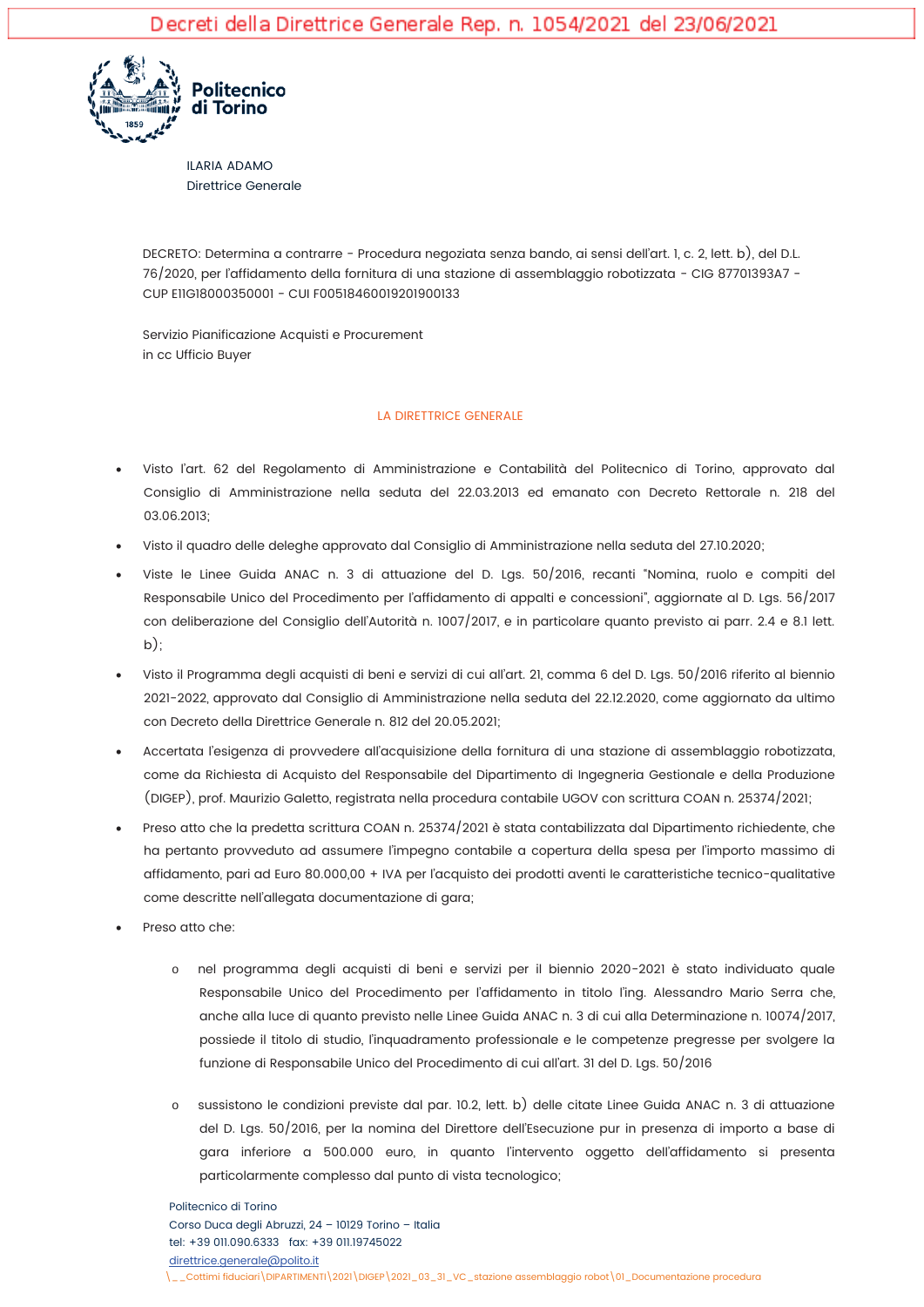

**Direttrice Generale** 

- il RUP ha proposto di individuare quale Direttore dell'Esecuzione del contratto, ai sensi dell'art. 101 del D. Lgs. 50/2016, il prof. Paolo Chiabert, che possiede le competenze per svolgere la funzione di Direttore dell'Esecuzione del Contratto di cui all'art. 101 del D. Lgs. 50/2016
- Visti:
	- l'art. 1, c. 449 della L. n. 296/2006, l'art. 26, c. 3, della L. n. 488/1999, l'art. 1, c. 7, della L. n. 135/2012, l'art. 9, c. 3, del D.L. n. 66/2014, il DPCM 11.7.2018 e dato atto che, avuto riguardo all'oggetto, non sussiste l'obbligo di adesione alle convenzioni o accordi quadro attivate da Consip o dalla centrale di committenza regionale, o dei soggetti aggregatori, ed è pertanto consentita la procedura autonoma di cui al presente Decreto;
	- l'art. I, comma 450, della L. n. 296/2006, che prevede l'obbligo di ricorso al mercato elettronico della  $\circ$ pubblica relativamente agli acquisti di beni e servizi di importo pari o superiore a 5.000 euro e di importo inferiore alla soglia di rilievo comunitari e dato atto che il bene/servizio oggetto dell'affidamento è negoziabile nel bando Beni - categoria merceologica "Macchinari, Soluzioni abitative e Strutture logistiche";
- Visto l'art. 1, comma 1 e comma 2 lett. B del D.L. 76/2020 e ritenuto:
	- di espletare la procedura negoziata ivi prescritta mediante RDO aperta sulla piattaforma MEPA, al fine  $\circ$ di assicurare la massima apertura alla concorrenza e l'ottimale attuazione del principio di economicità;
	- che la predetta modalità di selezione del contraente consenta comunque la conclusione della  $\cap$ procedura nel termine di quattro mesi dalla data di avvio del procedimento alla individuazione definitiva del contraente, rispettando la finalità acceleratoria e semplificatoria che caratterizza il regime speciale transitorio introdotto dal D.L. 76/2020 fino al 31.12.2021;
- Dato atto che la prestazione che si intende acauisire non si confiaura augle artificioso frazionamento di una più ampia prestazione contrattuale di importo complessivamente superiore alla soglia di 214.000 euro, e che pertanto risulta rispettato il principio di cui all'art. 35, comma 6, del Codice dei contratti pubblici;
- Visto l'art. 26, c. 3 del D.Lgs. 9 aprile 2008, n. 81 in materia di tutela della salute e sicurezza nei luoghi di lavoro e  $\bullet$ dato atto che nel caso di specie ricorrono le esclusioni dall'obbligo di DUVRI di cui all'art. 26, comma 3bis, del D.Lgs. 9 aprile 2008, n. 81 e, in quanto si tratta di servizi la cui durata non è superiore a cinque uomini-giorno e che non comportano rischi derivanti dal rischio di incendio di livello elevato (Decreto del Ministro dell'Interno 10 marzo 1998), o dallo svolgimento di attività in ambienti confinati (DPR 14 settembre 2011, n. 177), o dalla presenza di agenti cancerogeni, mutageni o biologici, di amianto o di atmosfere esplosive o dalla presenza dei rischi particolari di cui all'allegato XI del D. Las. 81/2008;
- Dato atto che in considerazione del valore complessivo dell'affidamento, il quale risulta di per sé adeguato a garantire l'effettiva possibilità di partecipazione da parte delle micro-imprese e delle piccole-media imprese, non si procede al frazionamento in lotti;
- Ritenuto che: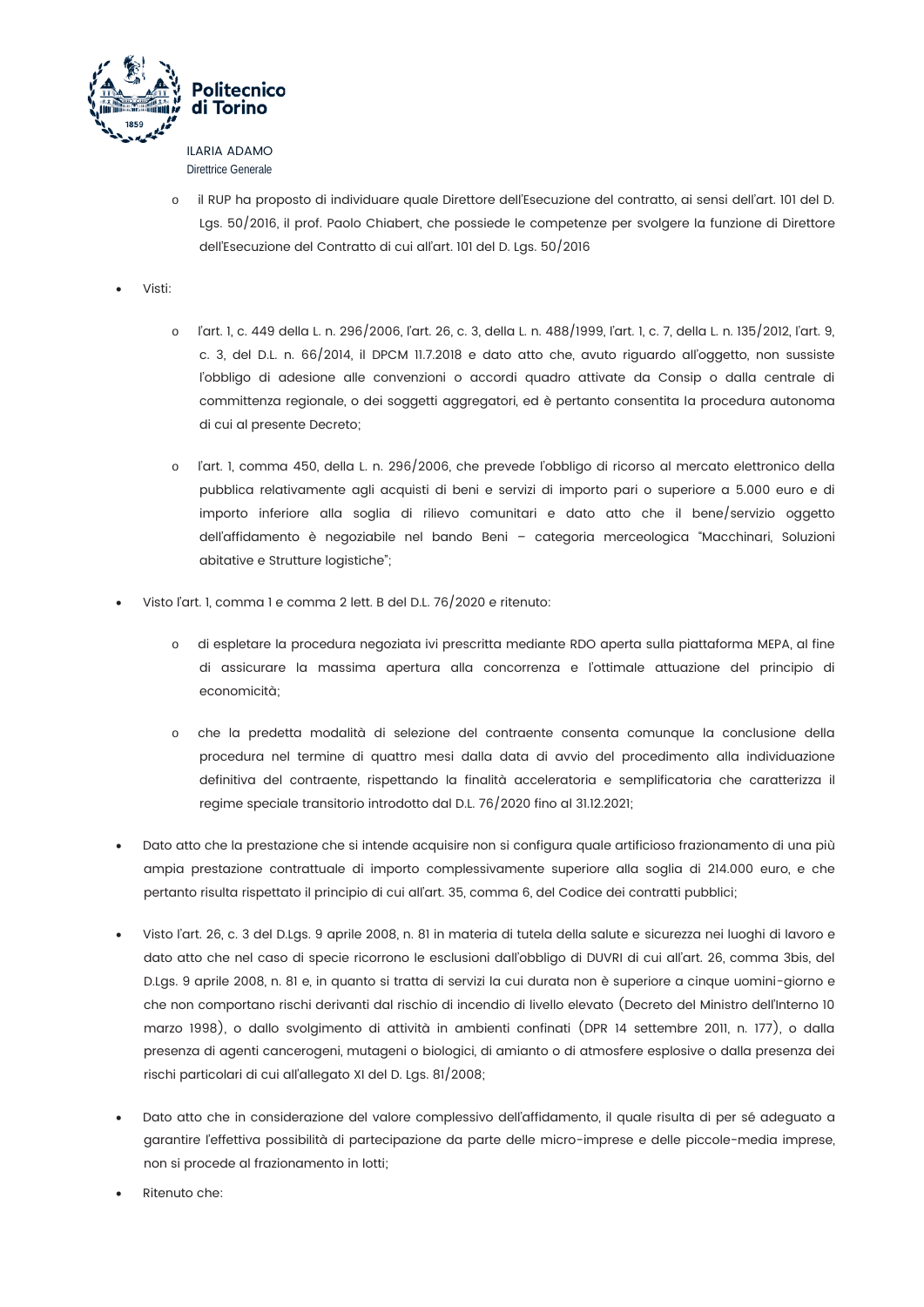

**Direttrice Generale** 

- i requisiti di partecipazione indicati nell'allegata documentazione risultino idonei in relazione all'oggetto dell'affidamento:
- le condizioni di esecuzione e le specifiche tecniche individuate nell'allegata documentazione non risultino discriminatorie e rispettino la disposizione di cui all'art. 68 del D. Lgs. 50/2016;
- Vista la documentazione predisposta per la procedura di selezione del contraente di cui al presente decreto, e in particolare:
	- o la lettera di invito;
	- il capitolato speciale d'oneri;  $\circ$
	- il quadro economico;  $\circ$
	- il prospetto riassuntivo degli incarichi relativi alle funzioni tecniche di cui all'art. 113 del D. Lgs. 50/2016;  $\sim$
- Dato atto che secondo quanto prescritto dall'art. 1, comma 3 del D.L. 76/2020 la procedura di selezione del contraente di cui al presente decreto sarà affidata secondo il criterio dell'offerta economicamente più vantaggiosa, sulla base degli elementi di valutazione e dei pesi ponderali come fissati nell'allegata documentazione di gara, in quanto l'oggetto di affidamento rientra tra le fattispecie previste dall'art. 95, comma 3 del D. Las. 50/2016;
- Visti
	- o la Legge 190/2012, recante "Disposizioni per la prevenzione e la repressione della corruzione e dell'illegalità nella pubblica amministrazione";
	- l'art. 26 della legge 488/1999  $\circ$
	- l'art. 1, commi 449 e 450 della legge 296/2006  $\circ$
	- il Decreto Legislativo 50/2016  $\sim$
	- Visti gli artt. 1, comma 2 ed 8, comma 1 del D.L. 76/2020, come convertito dalla L. 120/2020  $\circ$
	- Viste le Linee Guida ANAC n. 3, recanti "Nomina, ruolo e compiti del responsabile unico del  $\circ$ procedimento per l'affidamento di appalti e concessioni" e n. 4 recanti "Procedure per l'affidamento dei contratti pubblici di importo inferiore alle soglie di rilevanza comunitaria, indagini di mercato e formazione e gestione degli elenchi di operatori economici"
	- Visto lo Statuto del Politecnico di Torino, emanato con D.R. n. 774 del 17 luglio 2019 pubblicato sulla G.U. 174 del 26 luglio 2019 in vigore dal 26 luglio 2019;
	- Visto il Regolamento di Amministrazione e contabilità del Politecnico di Torino (in particolare l'art. 62,  $\circ$ comma 2 lett. c), emanato con DR 218 del 03.06.2013;
	- Visto il quadro delle deleghe approvato con Delibera del CdA del 27.10.2020;  $\circ$
	- $\circ$ Visto il Programma Biennale degli acquisti di beni e servizi approvato dal Consiglio di Amministrazione nella seduta del 22.12.2020 ed i successivi aggiornamenti del medesimo programma

**DECRETA**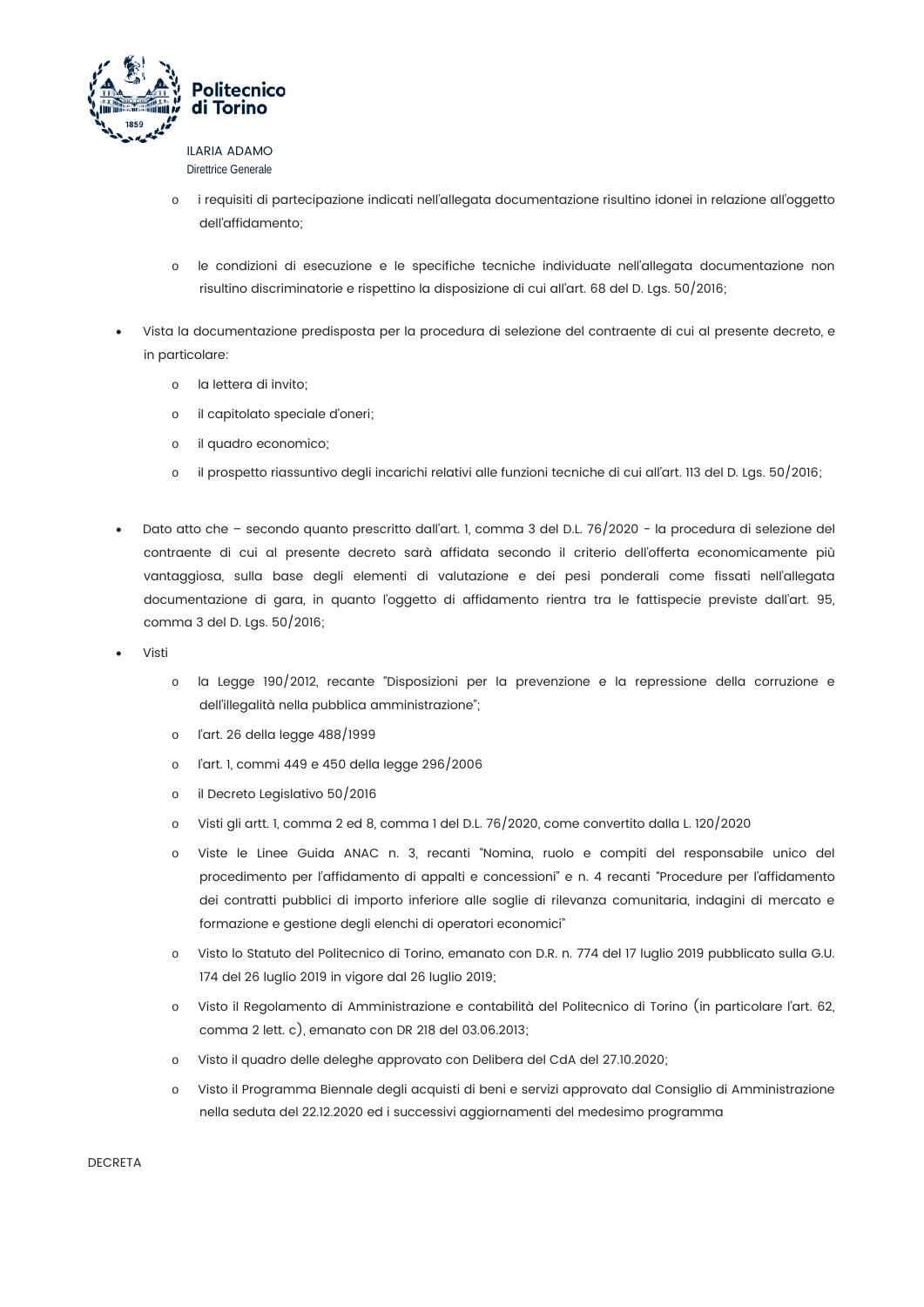

- 1) di procedere, per le motivazioni esposte in narrativa, all'acquisizione del bene in oggetto mediante procedura negoziata ai sensi dell'art. 1, comma 2, lett. B del D. L. 76/2020, per un importo presunto a base di affidamento di Euro 80.000,00 oltre ad IVA; non sono previsti oneri per la sicurezza non soggetti a ribasso;
- 2) di procedere all'aggiudicazione della procedura in base al criterio dell'offerta economicamente più vantaggiosa in quanto trattasi di fornitura di importo superiore ad euro 40.000,00 caratterizzata da notevole contenuto tecnologico;
- 3) di indire apposita procedura negoziata mediante invito rivolto a tutti gli operatori economici abilitati al bando Beni categoria merceologica "Macchinari, Soluzioni abitative e Strutture logistiche" del MEPA;
- 4) di nominare il prof. Paolo Chiabert Direttore dell'Esecuzione del contratto stipulato all'esito della procedura di selezione del contraente di cui al presente decreto;
- 5) di approvare la documentazione indicata in narrativa, e in particolare:
	- la lettera d'invito:  $\blacksquare$
	- il capitolato speciale d'oneri;  $\bullet$
	- il quadro economico;  $\ddot{\phantom{1}}$
	- il prospetto riassuntivo degli incarichi relativi alle funzioni tecniche di cui all'art. 113 del D. Lgs. 50/2016.  $\bullet$

LA DIRETTRICE GENERALE

- dott.ssa Ilaria Adamo -Firmato digitalmente da: Ilaria Maria Quanita Adamo<br>Organizzazione: POLITECNICO DI TORINO/00518460019<br>Unità organizzazione: POLITECNICO DI TORINO/00518460019<br>Unità organizzativa: PERSONALE<br>Motivo: Direttrice Generale

V.C.  $\frac{\cancel{p}}{\cancel{q}}$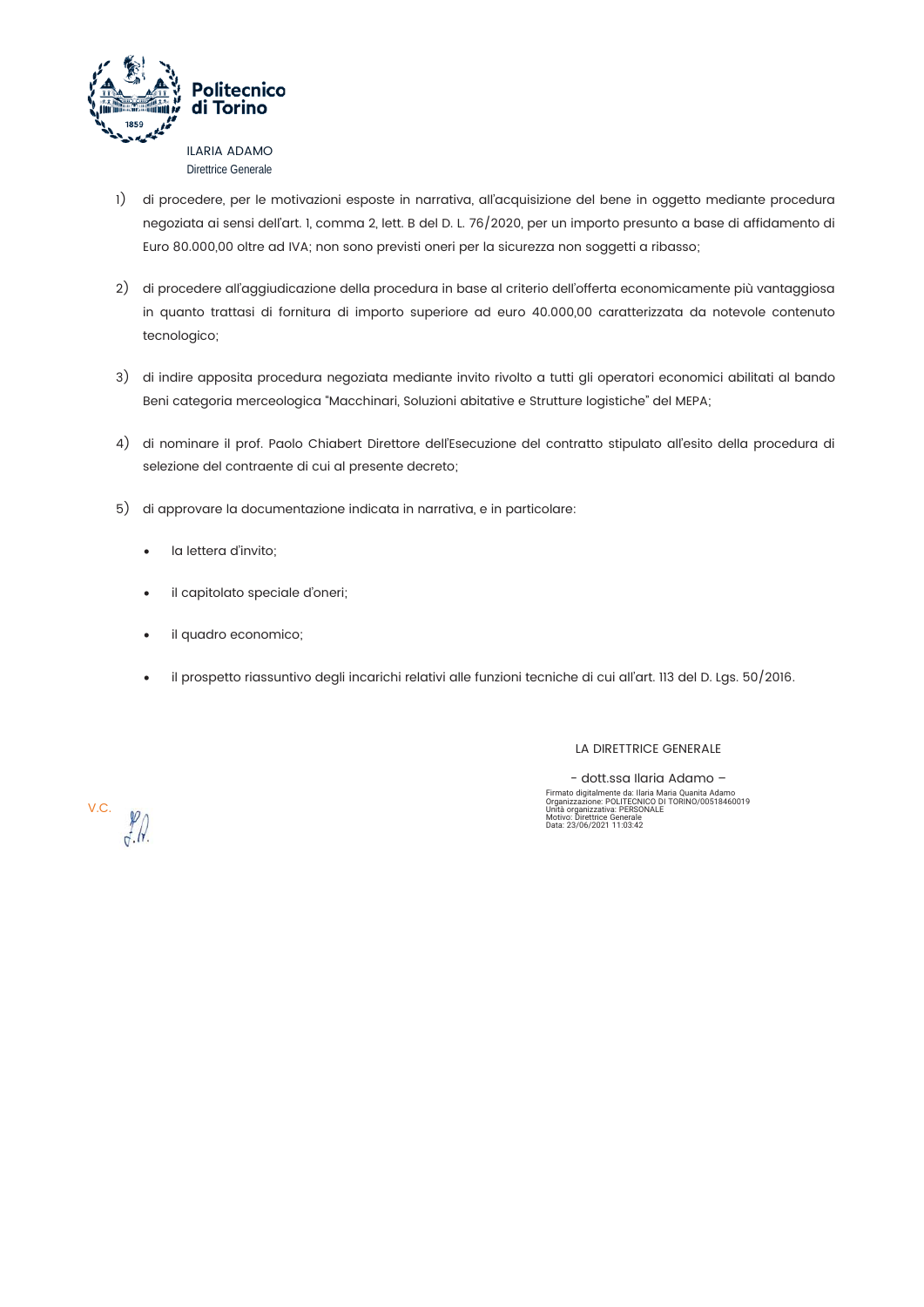| 99.310,00 | TOTALE PROSPETTO ECONOMICO                                                                                                                                     | TPE                      |
|-----------|----------------------------------------------------------------------------------------------------------------------------------------------------------------|--------------------------|
| 17.680,00 | <b>SOMMA IMPOSTE</b>                                                                                                                                           | $\overline{\phantom{0}}$ |
| 80,00     | 19 Eventuali altre imposte e tasse                                                                                                                             |                          |
|           | 18 IVA su voci B                                                                                                                                               | $\Omega$                 |
| 17.600,00 | 17 IVA su voci A                                                                                                                                               |                          |
| 1.630,00  | SOMME A DISPOSIZIONE                                                                                                                                           | Ō                        |
|           | 16 Imprevisti                                                                                                                                                  |                          |
|           | 15 Spese per pubblicità                                                                                                                                        |                          |
| 30,00     | 14 Contributi ANAC                                                                                                                                             |                          |
|           | 13 Spese per commissioni giudicatrice                                                                                                                          | $\cup$                   |
| 1.600,00  | 12 Incentivi ex art. 113                                                                                                                                       |                          |
|           | 11 Spese tecniche                                                                                                                                              |                          |
| 80.000,00 | VALORE STIMATO DELL'APPALTO                                                                                                                                    | VSA                      |
|           | IMPORTO ALTRE VOCI                                                                                                                                             | B                        |
|           | 10 Rinnovi espressi                                                                                                                                            |                          |
|           | Proroga tecnica ex art. 106 c. 11<br>$\sigma$                                                                                                                  |                          |
|           | Modifiche non sostanziale (se monetizzabili) ex art. 106, c. 1 lett. E)<br>$\infty$                                                                            |                          |
|           | Clausole contrattuali (se monetizzabili) ex art. 106, c. 1 lett. A)<br>N                                                                                       | $\mathbf{a}$             |
|           | Opzioni ex art. 63 co. 3 lett. B) e co. 5<br>$\circ$                                                                                                           |                          |
|           | Pagamenti per candidati o offerenti<br>ഗ                                                                                                                       |                          |
|           | Premi per candidati o offerenti<br>$\overline{a}$                                                                                                              |                          |
| 80.000,00 | IMPORTO A BASE DI GARA                                                                                                                                         | ⋖                        |
|           | Costi per la sicurezza da DUVRI (non soggetti a ribasso)<br>$\infty$                                                                                           |                          |
|           | Importo della prestazione o somma degli importi delle singole prestazioni<br>di servizi e forniture, NON imponibile IVA (soggetti a ribasso)<br>$\overline{N}$ | $\prec$                  |
| 80.000,00 | di servizi e forniture, imponibile IVA (soggetti a ribasso)<br>$\overline{ }$                                                                                  |                          |
|           | Importo della prestazione o somma degli importi delle singole prestazioni                                                                                      |                          |
|           | PROSPETTO ECONOMICO FORNITURE E SERVIZI                                                                                                                        |                          |
|           |                                                                                                                                                                |                          |

|   | Costi per la sicurezza da DUVRI (non soggetti a ribasso)                                      |           | Importo posto a base di gara                                           | Quota stazioni appaltanti | Quota operatori economici |
|---|-----------------------------------------------------------------------------------------------|-----------|------------------------------------------------------------------------|---------------------------|---------------------------|
|   | IMPORTO A BASE DI GARA                                                                        | 80.000,00 | nteriore a € 40.000                                                    | Esente                    | Esente                    |
|   | 4 Premi per candidati o offerenti                                                             |           | Uguale o maggiore a $\epsilon$ 40.000 e inferiore a $\epsilon$ 150.000 | €30,00                    | Esente                    |
|   | Pagamenti per candidati o offerenti                                                           |           | Uguale o maggiore a € 150.000 e inferiore a € 300.000                  | € 225,00                  | € 20,00                   |
|   | Opzioni ex art. 63 co. 3 lett. B) e co. 5<br>$\overline{6}$                                   |           | Uguale o maggiore a € 300.000 e inferiore a € 500.000                  |                           | €35,00                    |
| ക | 7 Clausole contrattuali (se monetizzabili) ex art. 106, c. 1 lett. A)                         |           |                                                                        | €375,00                   | €70,00                    |
|   | Modifiche non sostanziale (se monetizzabili) ex art. 106, c. 1 lett. E)<br>$\overline{\circ}$ |           | Jguale o maggiore a € 800.000 e inferiore a € 1.000.000                |                           | €80,00                    |
|   | Proroga tecnica ex art. 106 c. 11<br>$\overline{9}$                                           |           | Jguale o maggiore a € 1.000.000 e inferiore a € 5.000.000              | € 600,00                  | € 140.00                  |
|   | 10 Rinnovi espressi                                                                           |           | Uguale o maggiore a € 5.000.000 e inferiore a € 20.000.000             | €800,00                   | € 200,00                  |
|   | <b>IMPORTO ALTRE VOCI</b>                                                                     |           | Uguale o maggiore a € 20.000.000                                       |                           | €500,00                   |
|   | <b>VALORE STIMATO DELL'APPALTO</b>                                                            | 80.000,00 |                                                                        |                           |                           |
|   | 11 Spese tecniche                                                                             |           | COMPENSI COMMISSARI DI GARA SERVIZI E FORNITURE                        |                           |                           |
|   | Incentivi ex art. 113                                                                         | 1.600,00  | IMPORTO A BASE DI GARA                                                 | COMPENSO MIN              | COMPENSO MAX              |
|   | Spese per commissioni giudicatrice<br>$\frac{3}{2}$                                           |           | 1.000.000                                                              | 3.000                     | 8.000                     |
|   | 14 Contributi ANAC                                                                            | 30,00     | > 1.000.000 e < 5.000.000                                              | 6.000                     | 15.000                    |
|   | 15 Spese per pubblicità                                                                       |           | > 5.000.000                                                            | 12.000                    | 30.000                    |
|   |                                                                                               |           |                                                                        |                           |                           |

| e tecnich |             | COMPENSI COMMISSARI DI GARA SERVIZI E FORNITURE |                     |              |
|-----------|-------------|-------------------------------------------------|---------------------|--------------|
| lexal     | 8<br>1.600, | IMPORTO A BASE DI GARA                          | <b>COMPENSO MIN</b> | COMPENSO MAX |
|           |             | 1.000.000                                       | 3.000               | 8.000        |
|           | 8<br>ລິ     | 1.000.000 e < 5.000.000                         | 5.000               | 15.000       |
|           |             | 5.000.000                                       | $-2.000$            | 30.000       |
|           |             |                                                 |                     |              |